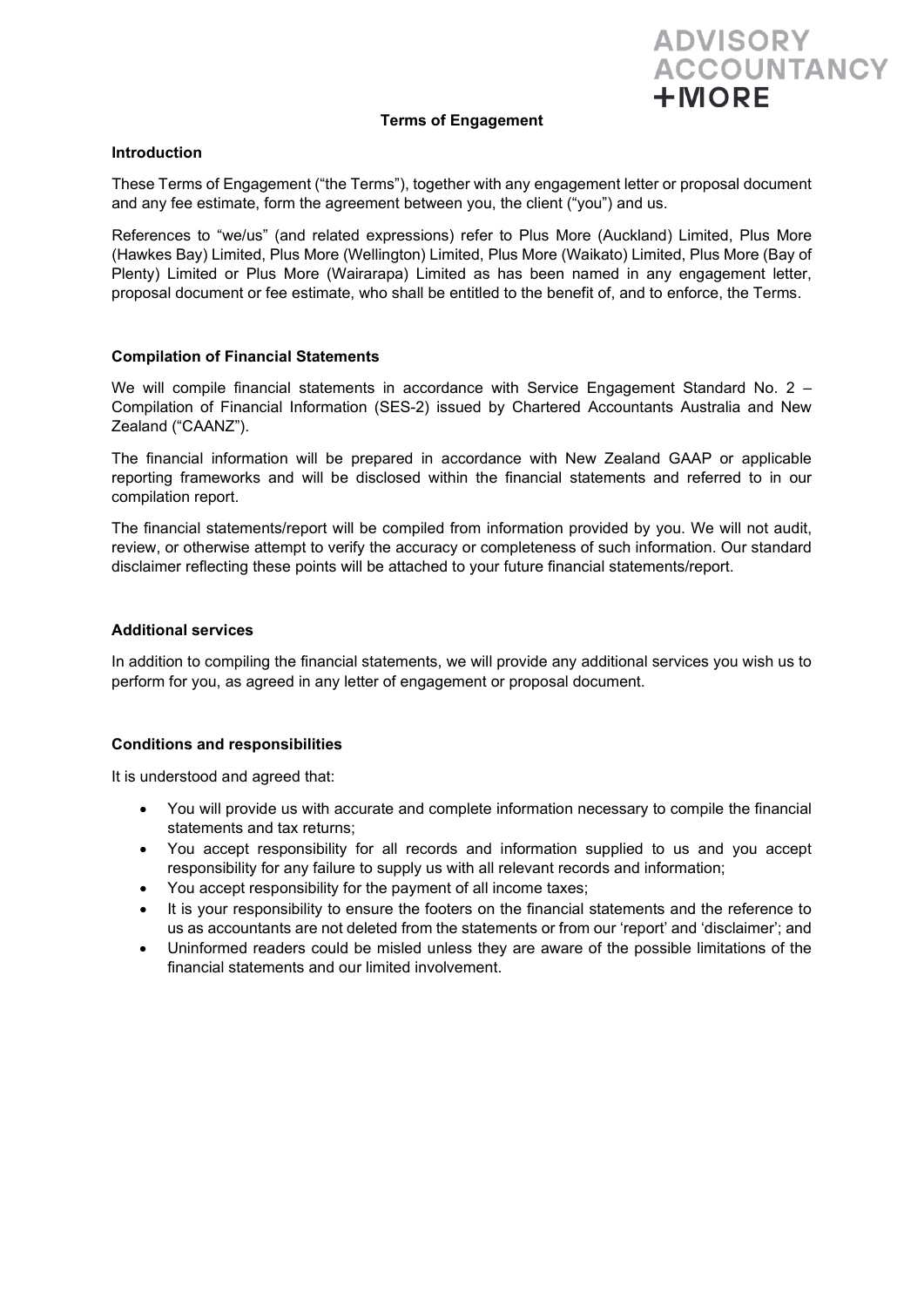# **Extent of Services**



You are responsible for determining that the scope of the services we are to perform for you is sufficient to meet your needs.

We will rely on the information you provide to us. We do not accept any responsibility for the accuracy and completeness of the accounting records and other information you supply to us or for the reliability, accuracy and completeness of the financial information compiled on the basis of those records and information. We also do not accept any responsibility for the maintenance of adequate accounting records, an adequate internal control structure and the selection and application of appropriate accounting policies within your organisation. In addition, you are solely responsible to users of the financial information we compile.

The information you are to supply and any other information that we consider necessary to complete the engagement must be provided on a timely basis in order that the engagement can be completed on a timely basis. You agree to update any information where there has been a material change to that information, including if your circumstances change during the course of our services.

Our engagement does not include the investigation or discovery of internal control weaknesses, errors, illegal acts or other irregularities, including, without limitation, fraud, or non-compliance with laws or regulations. However, we will inform you of any such matters which come to our attention during the course of our engagement.

If the services we perform or your reliance on the services depend on taxation laws, regulations or interpretations by the Courts or Government agencies:

- our services are provided based on the current tax legislation and with the current practices of the New Zealand Inland Revenue Department and any other relevant tax authority at the time;
- we cannot be held responsible if legislation or such practices change at some future date or change with retrospective effect;
- we are not obliged to notify you of any subsequent change of law.

If for any reason we are unable to complete the compilation of your financial statements, or we consider the information to be misleading, we may refer to such matters within our compilation report or we may determine, at our sole discretion, not to issue a report.

# **Our Fees and Payment**

Our fees will be charged on the basis set out in the engagement letter and have been set based on the level of skill, responsibility, importance and value of the advice, as well as the level of risk. If we have provided you with an estimate of our fees for any specific work, this is an estimate only and our actual fees may vary.

We may provide a fixed fee for the provision of specific services. If it becomes apparent to us, due to unforeseen circumstances, that a fixed fee is inadequate, we may notify you of a revised figure and seek your agreement to it.

Our fees set out in our engagement letter are exclusive of GST which will be added to our invoice.

Any disbursements and expenses we incur in the course of performing our services will be added to our invoices where appropriate.

Except as agreed otherwise, you will be invoiced monthly and invoices will be payable on the 10th of each month via our GoCardless service, being the same month the invoice is dated.

Our fees for all other work undertaken are payable within 7 days of the invoice date.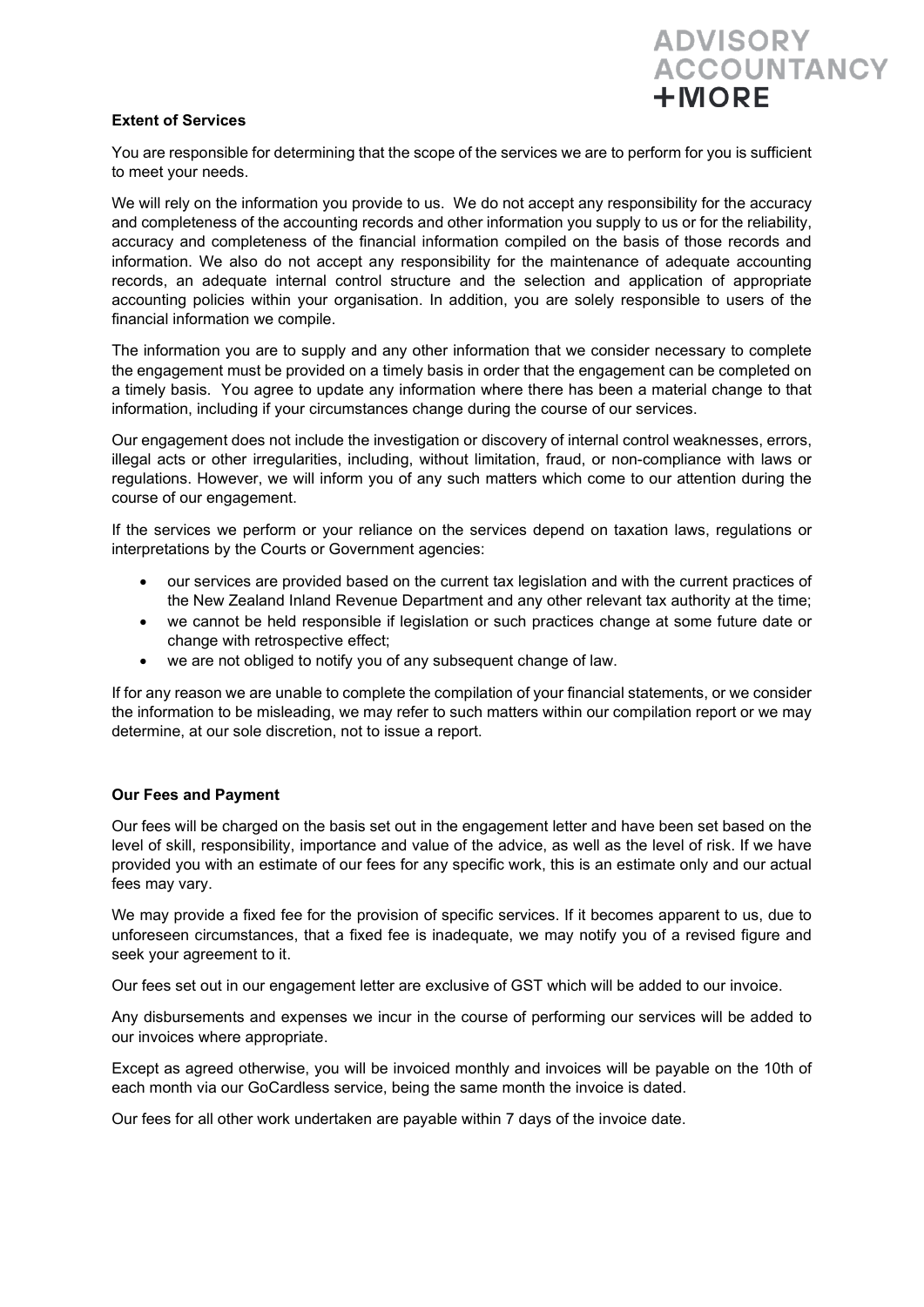**ADVISORY ACCOUNTANCY**  $+MORE$ 

We have the ability to arrange for our fees to be paid through either of your Visa or MasterCard. This facility can provide you with up to an extra 55 days of interest free credit.

You may also be able to pay via our fee funding service, which allows you to pay a monthly instalment (with an interest cost) over a period of typically up to 12 months.

If payment is not received by the due date, we reserve the right to suspend services and/or charge interest at 2% above the current Westpac New Zealand Limited lending rate for unsecured personal loans on any amount outstanding.

In the event that it is necessary to take debt collection or legal action to recover overdue accounts, all debt collection agency fees and commissions and legal costs incurred by us will be payable by you, the client.

In the unfortunate circumstance that a disagreement arises between us over our fees, if the matter cannot be resolved amicably by discussion (which is the preferred option) then we both agree to use the Fees Resolution Service of the New Zealand branch of CAANZ, to resolve the matter. Details of this Service are available from CAANZ. You should be aware that, like all other providers of services, we are entitled to retain possession of your records that have been used in relation to this engagement until outstanding fees are settled.

# **Retention of accounting records**

We will hold electronic versions of accounting records on your behalf for the period required by the Inland Revenue Department. At the end of that period, unless you write requesting they be forwarded to you, we reserve the right to remove relevant accounting records from our system.

#### **Independence**

We will state in our report if we are aware that we are not independent of you. However, we will not conduct a comprehensive review to determine whether we are, or are not, independent.

#### **Primary Use of financial statements and advice**

We understand that the intended use and distribution of the financial statements is primarily for the purposes of completing an income tax return for you, and to distribute to financial institutions with whom you have existing or prospective relationships. If this should change you must notify us immediately. Because our services are for your exclusive use, all financial statements and advice must only be used by you and only for the intended purpose. We will not accept any responsibility to any person, other than you, for the contents of the financial statements and advice. Our name and advice may not be used in connection with any offer document, report or other public or private document without our prior written consent.

#### **Resources utilised**

We advise that we utilise a range of staff and independent contractors to undertake your work.

#### **Information and disclosure**

The conduct of each engagement is in accordance with the professional standards, rules and ethical requirements of CAANZ.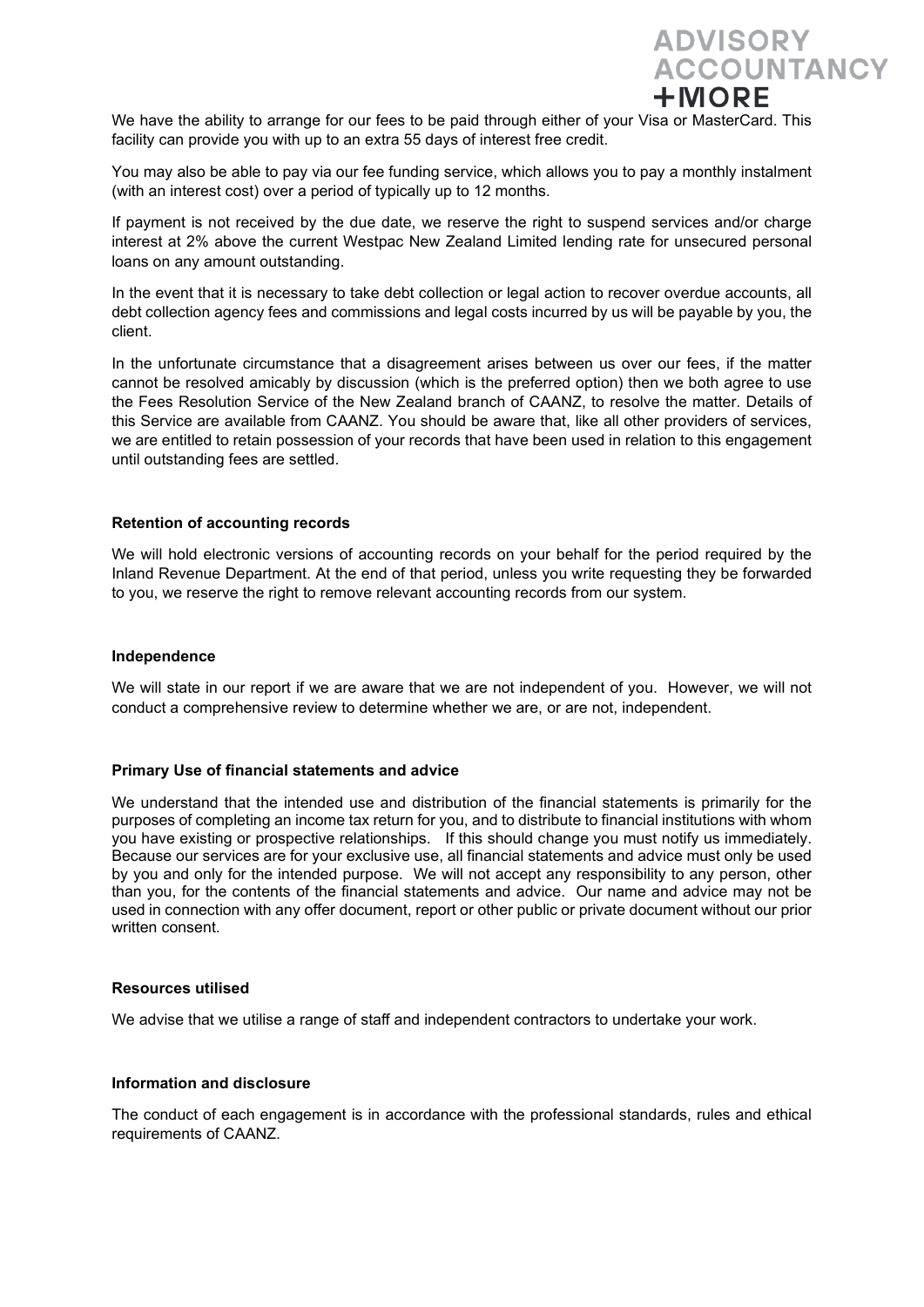

However, as members of CAANZ, we are subject to, and bound by, the disciplinary procedures and rules of CAANZ, and our work and files are subject to the practice review rules of CAANZ under which compliance with professional standards by members is monitored. These procedures and rules require us to disclose to CAANZ, its reviewers and/or its disciplinary bodies our files and work papers including client information. By allowing us to undertake an engagement, you acknowledge that, if requested, our files relating to the engagement will be made available to CAANZ, its reviewers and/or its disciplinary bodies. We assure you that the same ethical standards regarding confidentiality that we adhere to apply equally to CAANZ's reviewers.

# **Ownership of work papers**

We claim a lien over all books and records in our possession until all work has been performed and all fees rendered have been paid. Work papers, including electronic documents and files, that we create will remain our property. We reserve the right to request a "hold harmless" letter from you and any third parties receiving our work papers.

# **Intellectual Property**

We will retain all intellectual property rights in any work, processes, ideas, concepts, technologies and business methodologies that are used in or that are developed in the course of providing services for you.

# **Authority to obtain information from financial institutions**

Our work may involve the collection of personal information relevant or incidental to the engagement. Any such information will be held at our offices and will be retained for as long as may be relevant to the engagement and, except where otherwise specified, will only be used or disclosed for purposes related to the engagement. Individuals concerned will be able to contact us to access information held about them and, if necessary, seek correction to that information. You confirm we have authority to communicate with and obtain information from any third party (including the Inland Revenue Department) if the information sought is relevant to our engagement.

#### **Limitation of liability**

Where permitted by law, our liability in connection with our services will be limited as set out below.

Our liability to you will not exceed the fees paid to us for the particular engagement for which any claim is made, and we shall have no liability for an engagement to the extent our fees have not been fully paid. In any event, our aggregate liability to you (including interest and costs) in contract or tort (including, but not limited to negligence) under statute or otherwise in relation to our services will be capped at \$25,000 (or such other amount as specified in any engagement letter or proposal document, or as otherwise agreed). Where you, the client, comprise more than one person, this limitation of liability is to be allocated between you on terms agreed between you, and none of you may dispute the enforceability or operation of the limitation of liability on the grounds that no such allocation was agreed.

In no circumstances shall we have any liability for any indirect, special or consequential loss or damages (including for any loss of revenues or profits or loss of opportunity), nor for any failure to perform caused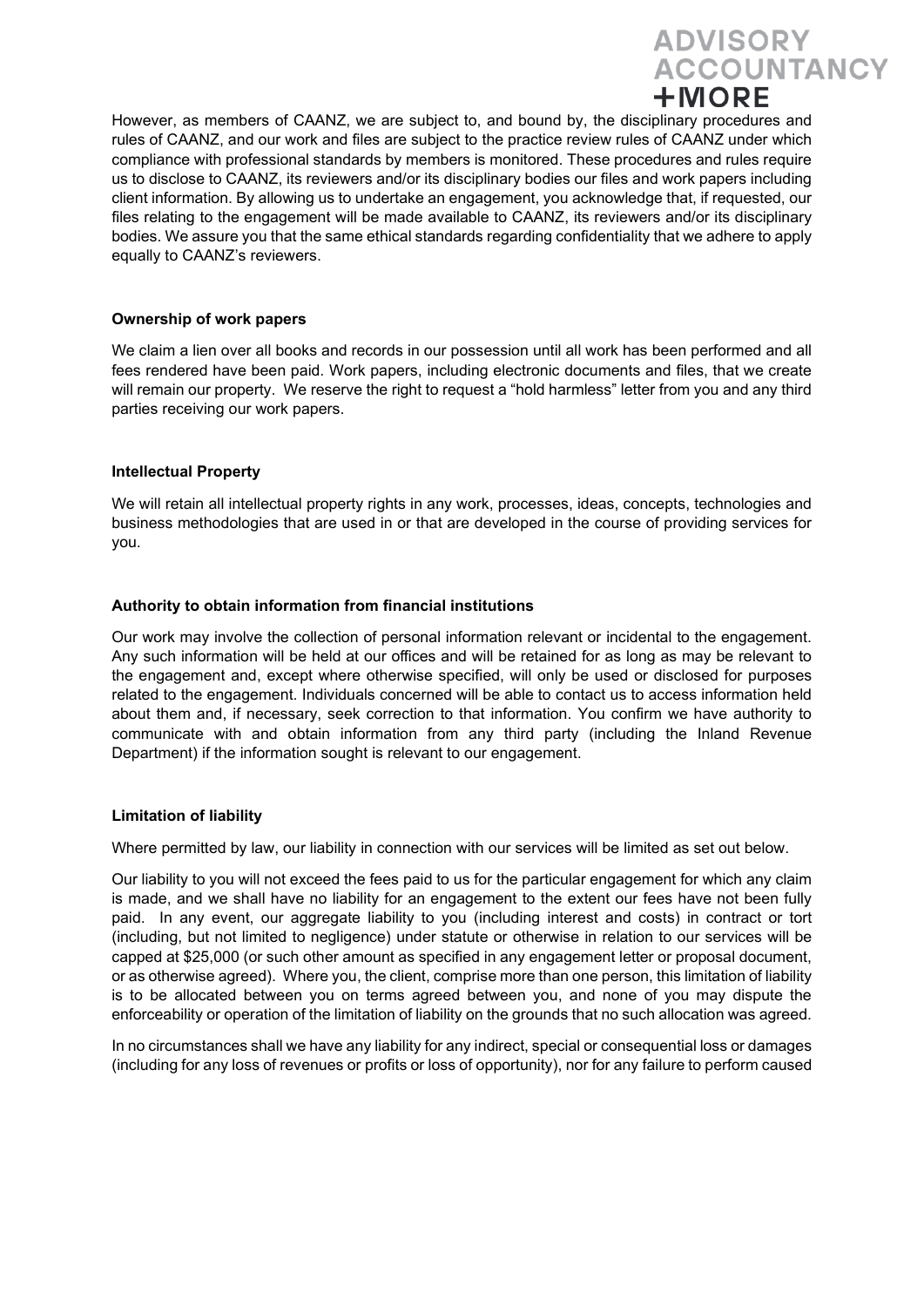

by circumstances outside our reasonable control. No claim may be made against us nor may legal proceedings be commenced later than 12 months following completion of the particular item of work for which any liability or loss is alleged.

Subject always to the maximum aggregate liability referred to above, our liability to you will be limited to the proportion of the legally payable amounts which may be justly and equitably attributed to us, after taking into account the responsibility of you and any other third parties who have contributed to your loss (whether or not those other persons are able to meet any liability they may have to you).

These limitations of liability apply collectively to us and our partners, directors, employees, contractors and agents.

Any condition or warranty which might otherwise be implied or incorporated within the Terms by reason of statute, common law or otherwise is hereby expressly excluded, to the maximum extent permissible by law. If you are acquiring, or hold yourself out as acquiring, our services for business purposes, any guarantee which might otherwise be implied or incorporated within the Terms pursuant to the Consumer Guarantees Act 1993 is hereby expressly excluded.

You agree to indemnify us and our partners, directors, employees, contractors and agents and to hold each of us harmless from and against any and all costs, expenses, losses, claims, demands, actions, suits, or proceedings paid, incurred or suffered by, or made or initiated against, any of us by any third party arising out of, or in connection with, an engagement.

You agree and accept that we will only accept liability to yourselves for advice provided in writing. Any draft documents, oral comments or any other communications made prior to final financial statements or other written advice do not represent our final conclusion and should not be relied upon.

# **Anti-Money Laundering, FATCA, CRS and Other Laws**

We must comply with our obligations under all laws binding on us, including:

- anti-money laundering and countering financing of terrorism laws; and
- laws relating to tax reporting and withholdings.

In order to do so, we may be required to conduct customer due diligence on you, persons acting on your behalf, and other relevant persons such as your beneficial owners or persons who have effective control. In the case of a trust, this may include both trustees, appointors and the beneficiaries of the trust. In the case of a company, this may include directors, direct and ultimate shareholders and key executives. We may not be able to act or continue acting for you until this is completed.

We may also be required to verify the source of wealth and source of funds where enhanced due diligence is required. You authorise us to collect this information from your lawyers, investment advisers and banks.

We may be required to provide information about you, persons acting on your behalf, and other relevant persons as described above to government agencies. We may not be permitted to tell you or such persons if we do provide such information.

Please ensure that any of the persons described above in respect of whom we collect information are aware of and consent to this. Please also ensure that all information provided to us is accurate. We are not responsible to you or anyone else for anything done or not done by us (including any provision of information by us to any third party or any withholdings made) in order to comply with our legal obligations.

We may appoint a third party to conduct the required customer due diligence on our behalf and your authorisation also extends to the collection and provision of information by any such third party. You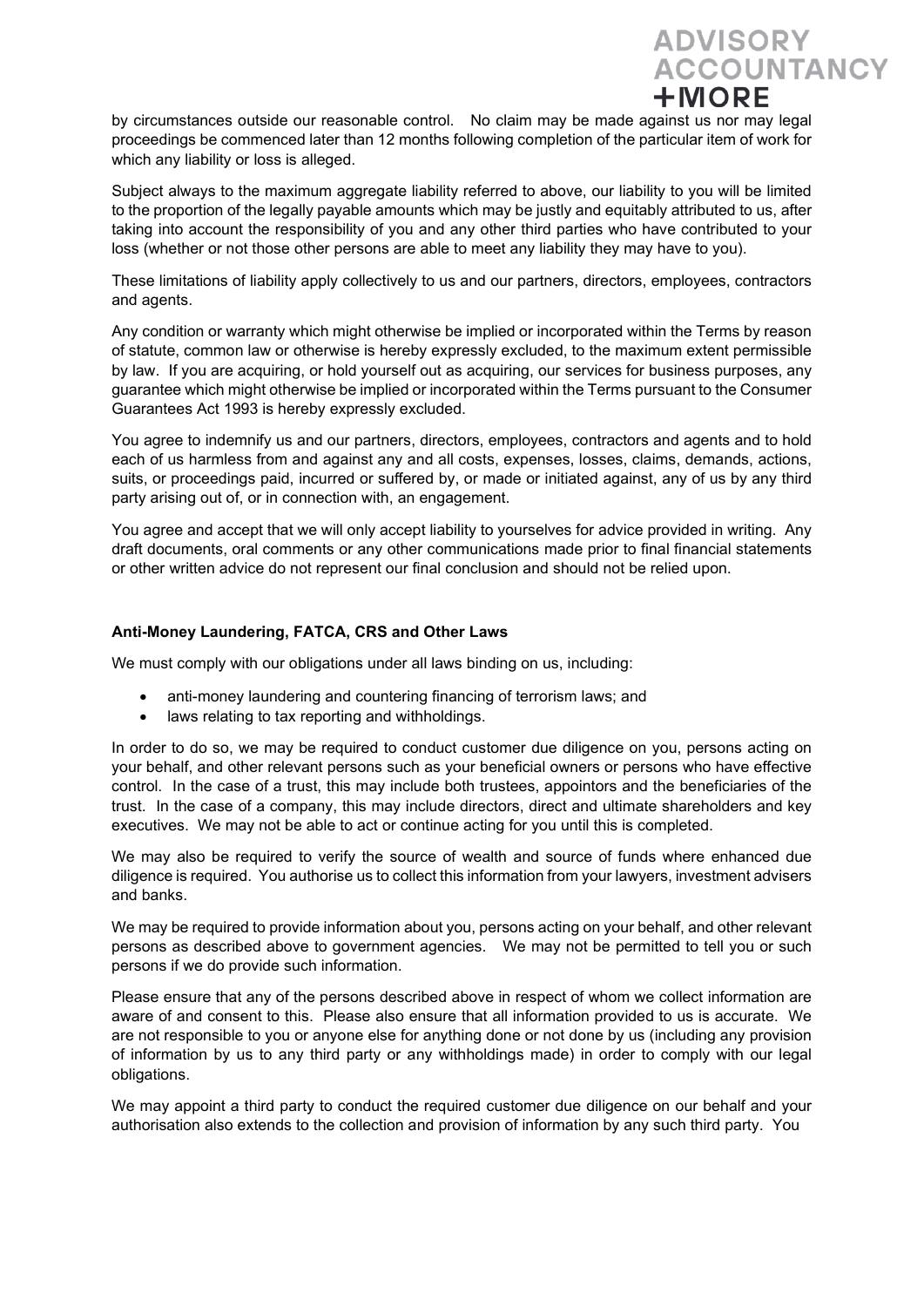will be liable for any direct costs we incur in contracting with a third party to conduct customer due diligence on our behalf.

**ADVISORY** 

 $+MORE$ 

**ACCOUNTANCY** 

#### **Accident Compensation Corporation**

You authorise our firm to act as your agent for ACC levy purposes and also for all associated entities. This authorisation allows our firm to query and change information on your ACC levy account(s) through

ACC staff, and through ACC Online Services. This authority will also allow our firm's main representative discretion to delegate access to your ACC information to other members of our firm including our contractors. Other delegated members of our firm will also be able to query and change information on your ACC levy account.

You also authorise us to act on behalf of yourself and other taxpayers identified as associated with each engagement.

#### **Insurance**

We confirm our understanding that the adequacy and extent of your insurance covers are to be regularly reviewed by brokers or insurance companies and discussed with you by them, and that we are not responsible for this function.

#### **Commission**

We may receive commission or a share of fees on services we organise, facilitate or recommend. These services include, but are not limited to, insurance services, banking and financial services, services relating to the buying and selling of businesses, seminar events, and accounting software or subscriptions.

#### **Pre-analysed accounting information for our acceptance**

We are prepared to accept, without verifying or checking the material in any way, coded, pre-analysed, and summarised accounting information from you that will assist us in the preparation of your financial statements. You should note that the responsibility for the accuracy and completeness of this information remains with you.

#### **Electronic Service and Communication**

We may communicate with each other electronically. In relation to electronic services and communications, you acknowledge that these are not always error-free or completely secure. Neither of us is responsible to the other for any loss suffered in connection with the use of email or other electronic means as a form of communication between us.

We each agree to take reasonable precautions to protect our own information technology systems, including implementing reasonable procedures to guard against viruses and unauthorised interception, access, use, corruption, loss or delay of electronic communications.